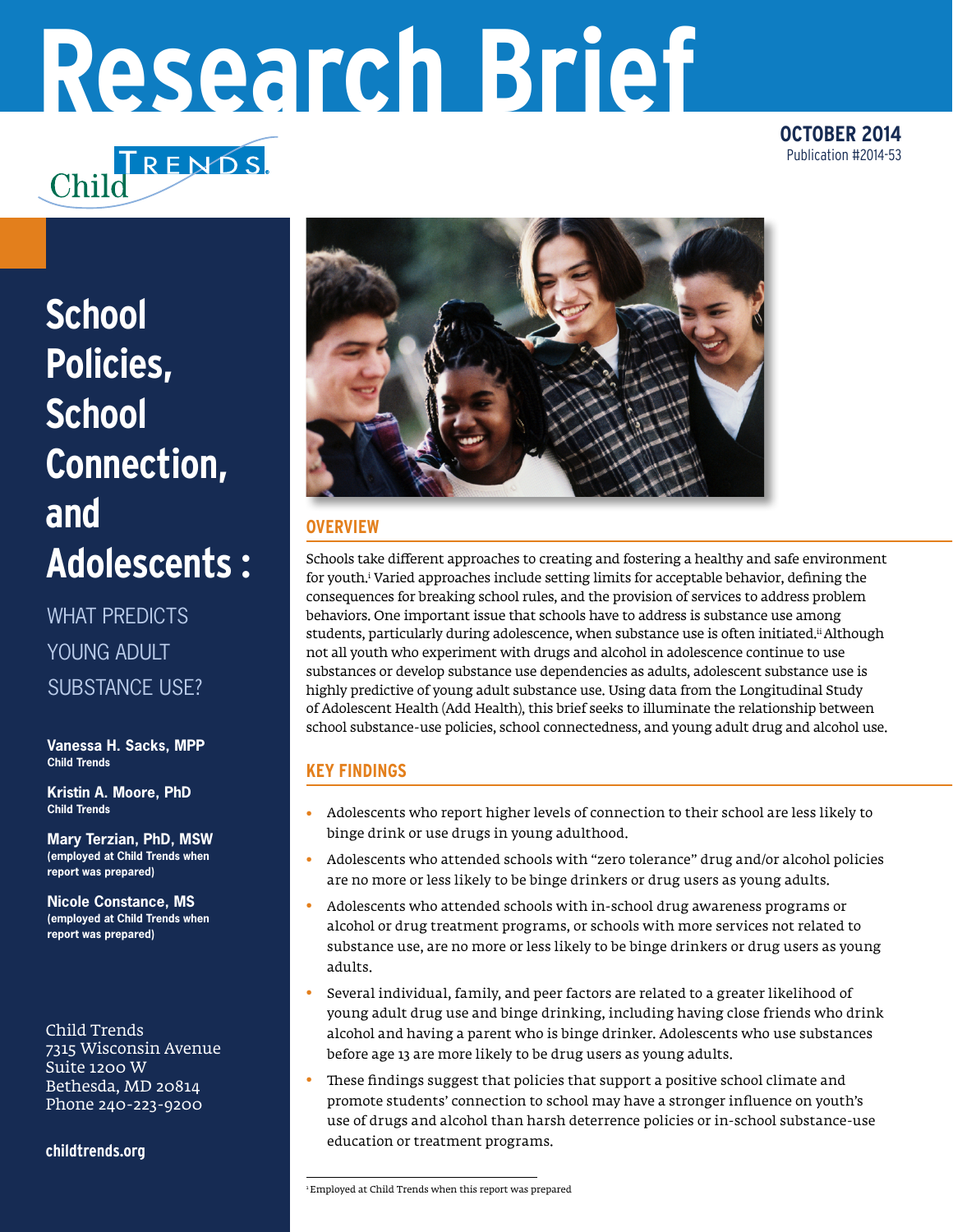

#### **BACKGROUND**

Schools have implemented policies ranging from educational prevention programs, such as the popular Drug Abuse and Resistance Education program (D.A.R.E.), to providing alcohol and drug treatment services.<sup>iii</sup> Many schools have adopted "zero-tolerance" policies for alcohol- or drug-related offenses, which mandate specific consequences (typically suspension or expulsion) for students. The popularity of these types of policies grew in the 1990s, first in reaction to high rates of school violence, and then as an approach to deterring other problem behaviors, including substance use.iv However, there has been limited evidence of the effectiveness of zero-tolerance policies in reducing problem behaviors or improving school safety.<sup>y</sup> Further, some research shows that harsh policies are related to lower levels of school connectedness, yet school connectedness has been associated with a lower risk of substance use and other risky behaviors.<sup>vi,vii</sup> However, there is little research that indicates whether school connectedness is related to lower levels of substance use later in life. We used the Longitudinal Study of Adolescent Health (Add Health) to examine:

(1) how zero tolerance policies and/or in-school substance-use programs or other supportive services are related to young adult binge drinking and drug use, and

(2) how school connectedness, school attachment, and caring teachers are related to young adult binge drinking and drug use.

See the Data and Methods section at the end of this brief for more detail about the measures used in this analysis.

# **RESULTS**

#### **DESCRIPTION OF THE SAMPLE**

Most adolescents in this analysis attended schools with zero-tolerance policies for alcohol possession (85.0 percent), alcohol consumption (90.6 percent), drug possession (93.8 percent), or drug use (93.8 percent), and slightly fewer went to schools using a drug awareness and resistance education program (83.0 percent). Less than half of adolescents attended schools with drug abuse treatment (45.0 percent) or alcohol abuse treatment (46.4 percent) programs (see Table 1). On average, students' schools offered three other services unrelated to alcohol or drugs (e.g., family planning services, sexually transmitted infection screening, emotional counseling, physical fitness/recreation centers).

School connection was common among these adolescents. The average level of school connectedness, measured as the respondent's level of agreement with five statements about their feelings about school (e.g., feeling like he/she is part of the school, feeling safe at school), was 3.7 out of 5. The average level of school attachment, a composite of adolescents' responses to three of the school connectedness measures specifically about their feelings about inclusion at school, was 3.7 out of 5. Finally, just over half reported that they felt their teachers cared (52.5 percent). For more information about the school connectedness measures, see the Data and Methods section at the end of this brief.

By the time they were young adults, about one in seven youth in this sample was a binge drinker, and about one in eight used illicit drugs.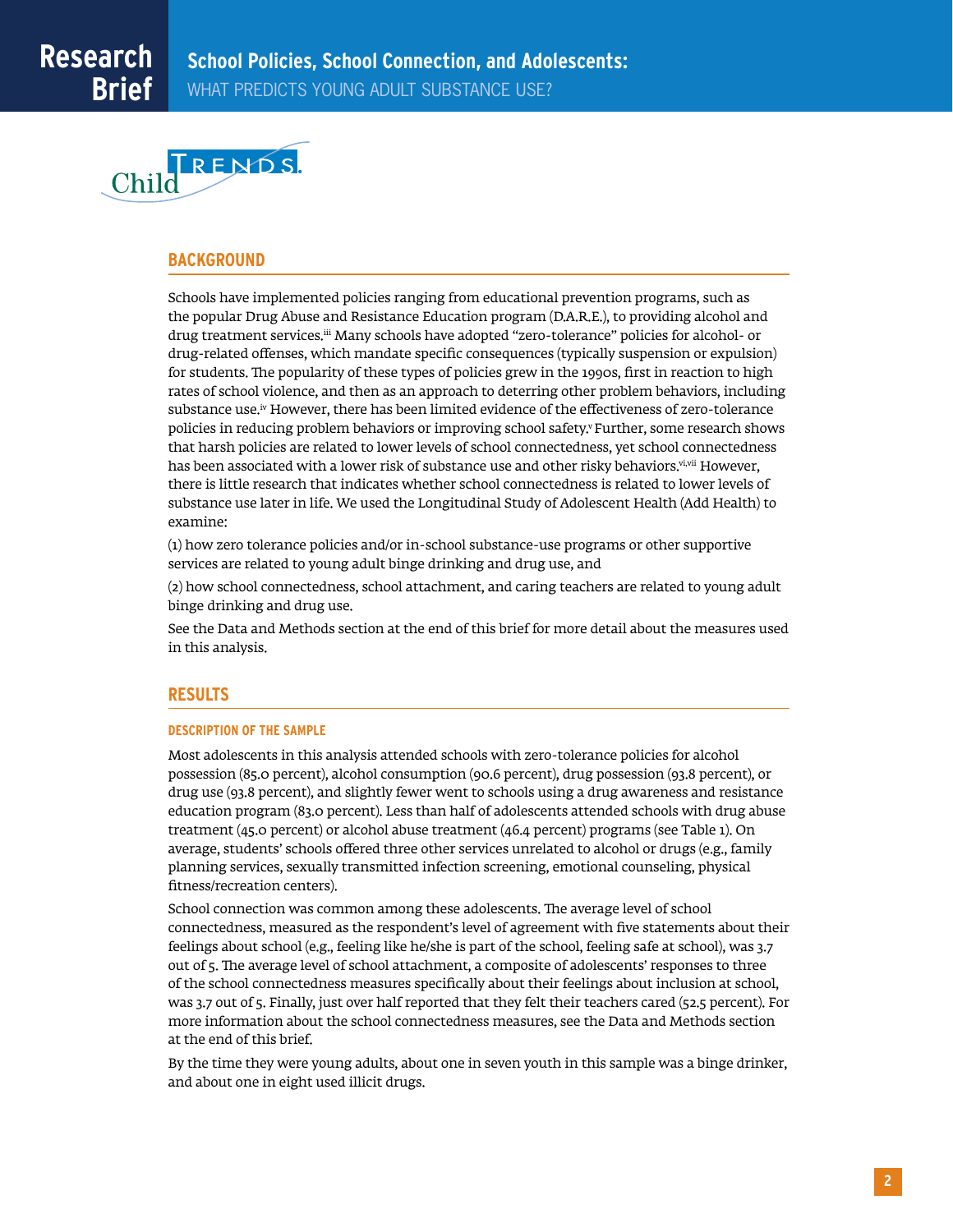

#### **SCHOOL POLICIES, SCHOOL CONNECTEDNESS, AND SUBSTANCE USE**

We first ran logistic regression models for each school policy and program, controlling for key personal, family, and individual characteristics. We found that the school policies – both supportive and punitive – were not related to young adult substance use, after accounting for individual and family factors, including race/ethnicity, gender, parental binge drinking, parental education, peer drinking, early school suspension, and substance use before age 13 (Table 2). $^{\rm 2}$ 

In separate logistic regression models controlling for the same individual and family factors, we found that adolescents with higher levels of school connectedness were less likely to use drugs as young adults (Table 3). School connectedness, however, was not related to later binge drinking. Adolescents who had greater feelings of school attachment (a subcategory of school connectedness) were less likely to be young adult drug users, but were no more or less likely to be binge drinkers as young adults (Table 4). Adolescents who felt that teachers cared about them were less likely to binge drink or use drugs in young adulthood.

To test whether the relationship between high school policies and subsequent young adult substance use varied depending on the level of an adolescent's connection to school, we ran logistic regression models with interactions between school policies and school connectedness measures that controlled for individual and family characteristics (results not shown). We found that the lack of relationship between school policies and substance use was not changed as a function of young adults' level of connectedness with the school they attended as an adolescent. This suggests that, regardless of an adolescent's feelings of belonging and connection to his or her school, zero-tolerance drug and alcohol policies, as well as supportive services such as substance-use education and treatment programs, are unrelated to later drug and alcohol use. The reverse also holds true – regardless of whether an adolescent attends a school with mandatory disciplinary policies or substance use education or treatment programs, school connectedness is associated with lower risk for drug use later in life.

Additionally, several family, peer, and individual characteristics can each explain some of the differences in the likelihood of substance use among young adults, above and beyond school characteristics and other factors (see Tables 2 through 4). Females, regardless of race/ethnicity, parental education, and family/peer drinking, are less likely to be drug users and less likely to be binge drinkers than males. White youth are more likely than black youth to be binge drinkers or drug users as young adults, while Hispanic youth are equally likely as whites to be young adult substance users. Adolescents who used drugs and/or alcohol before age 13 are more likely to use drugs as young adults, regardless of gender, race/ethnicity, family, and peer factors. Adolescents who report that more of their best friends drink are more likely to be binge drinkers or drug users in young adulthood. Finally, adolescents who had a parent who was a binge drinker are more likely to be binge drinkers themselves as young adults and also have a higher likelihood of being young adult drug users.

<sup>2</sup> We also ran multilevel models to account for students nested within schools, that is, accounting for the fact that some study participants attended the same schools, and found similar results.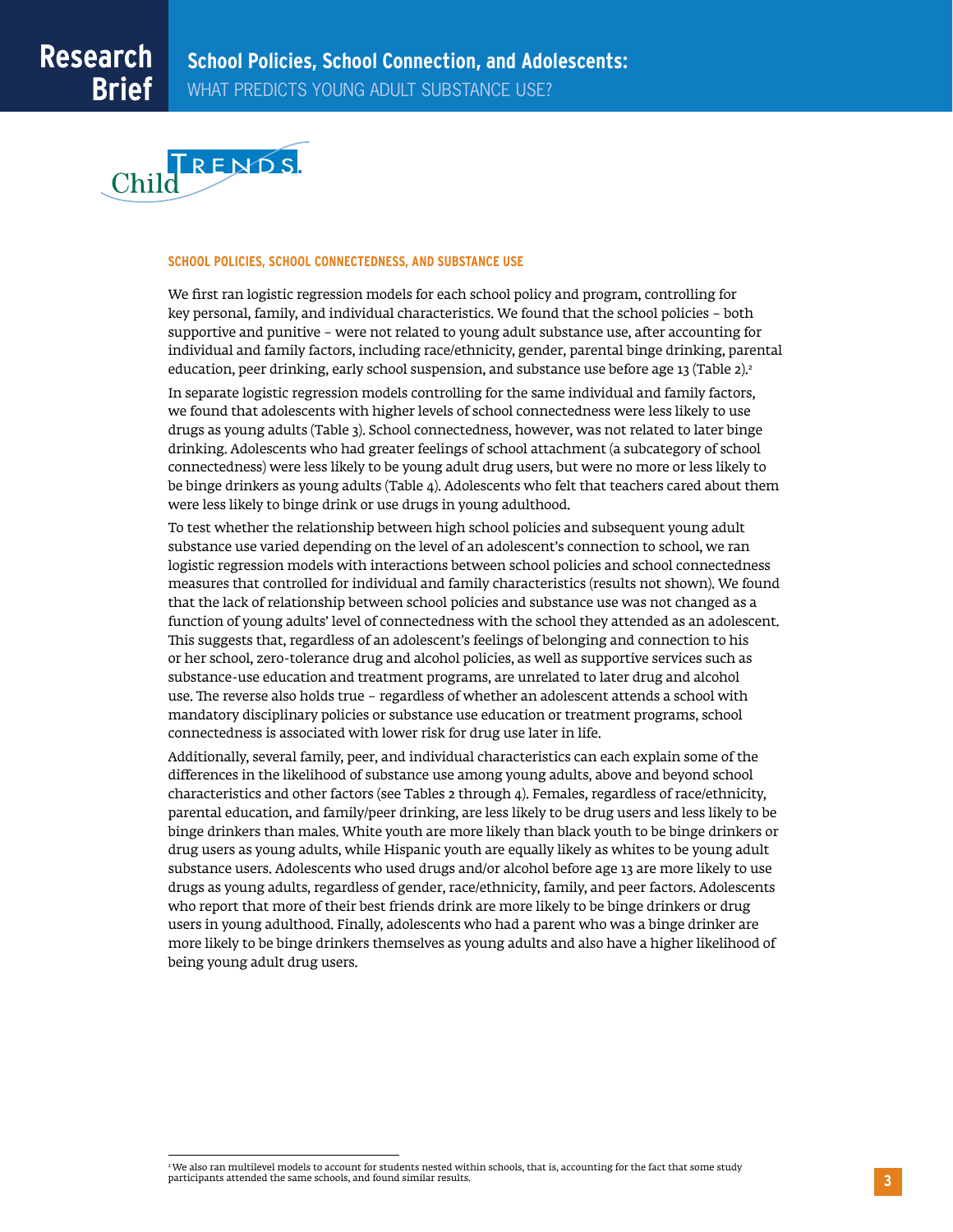

# **CONCLUSION AND IMPLICATIONS**

The findings presented in this brief confirm previous research finding that school connectedness is associated with lower risk of drug use, and that caring teachers can lower the risk of both drug use and alcohol abuse. They also add to the body of literature that indicates that zero-tolerance policies, when applied to drug and alcohol infractions, do not lower the risk of substance use. Together with the findings that family and peer influences matter above and beyond other individual and school characteristics, this suggests that school policies that target individuals most at risk and that promote a positive school climate could have the greatest impact on later substance abuse. Encouragingly, there is a growing body of evidence-based programs that use targeted behavioral supports, promote socio-emotional learning, and involve the school, family, and community in substance use prevention and promoting a positive school climate. viil, ix,x,xi

# **ACKNOWLEDGEMENTS**

We gratefully acknowledge funding for this brief from the Maternal and Child Health Bureau at the Health Resources and Services Administration (primary grant number: U45 MC00002), and the University of California, San Francisco – UCSF (subcontract number: 5831sc). We also thank Jane Park at UCSF for reviewing this brief and offering helpful guidance.

This research uses data from Add Health, a program project directed by Kathleen Mullan Harris and designed by J. Richard Udry, Peter S. Bearman, and Kathleen Mullan Harris at the University of North Carolina at Chapel Hill, and funded by grant P01-HD31921 from the Eunice Kennedy Shriver National Institute of Child Health and Human Development, with cooperative funding from 23 other federal agencies and foundations. Special acknowledgment is due Ronald R. Rindfuss and Barbara Entwisle for assistance in the original design. Information on how to obtain the Add Health data files is available on the Add Health website (http://www.cpc.unc.edu/ addhealth). No direct support was received from grant P01-HD31921 for this analysis.

© Child Trends 2014. May be reprinted with citation.

Child Trends is a nonprofit, nonpartisan research center that studies children at all stages of development. Our mission is to improve the lives and prospects of children and youth by conducting high-quality research and sharing the resulting knowledge with practitioners and policymakers. For additional information, including publications available to download, visit our website at [childtrends.org.](http://www.childrends.org)

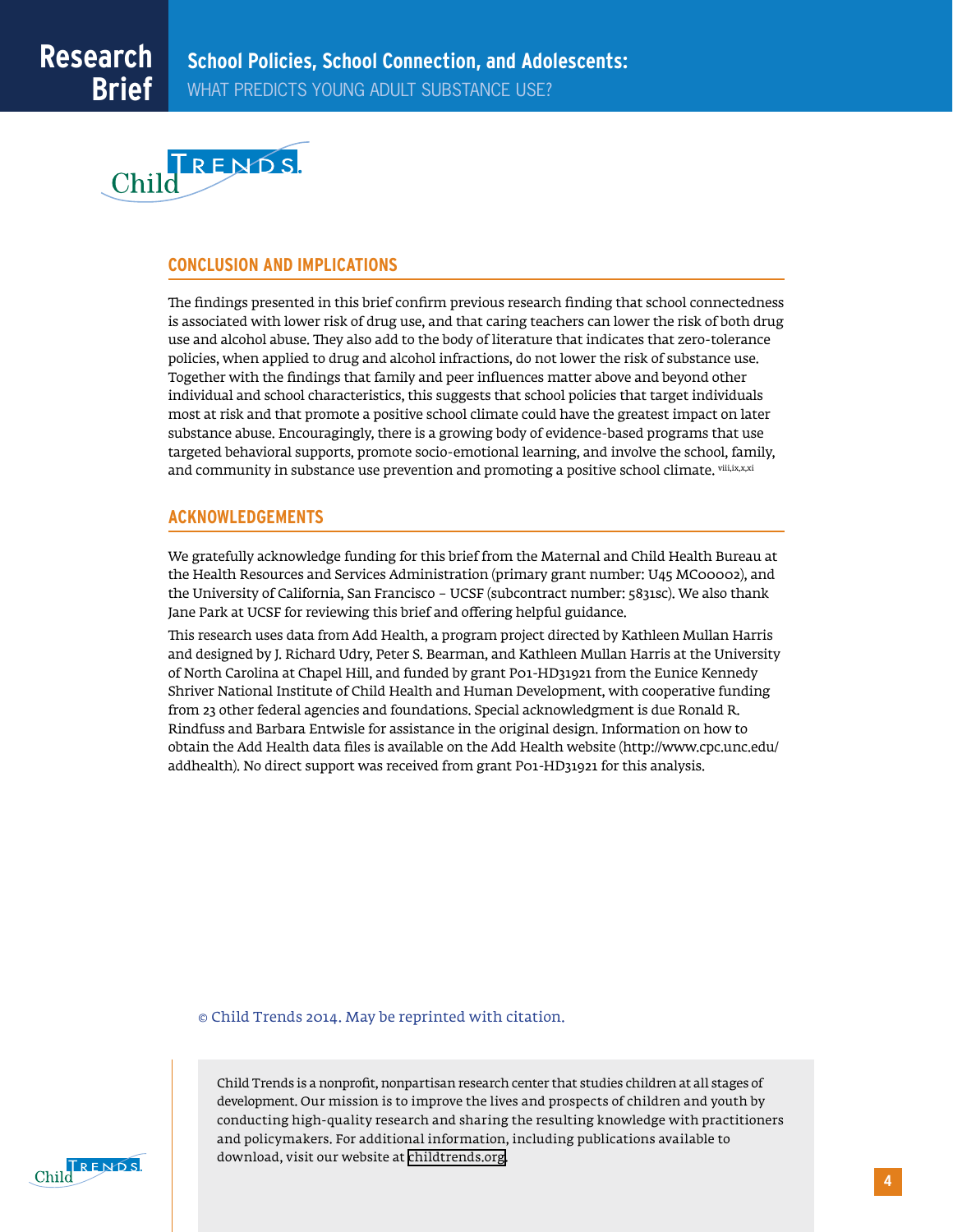

**Table 1. Descriptive statistics for adolescents interviewed at Wave I and Wave III, who were age 19 or younger at Wave I**

| <b>Variable</b>                        | <b>Percent or Mean</b> |
|----------------------------------------|------------------------|
| Gender                                 |                        |
| Male                                   | 50.3                   |
| Female                                 | 49.7                   |
| Race/Ethnicity                         |                        |
| White, non-Hispanic                    | 66.9                   |
| Black, non-Hispanic                    | 15.8                   |
| Hispanic                               | 11.9                   |
| Other race, non-Hispanic               | 5.4                    |
| Wave I (Respondents aged 12 to 19)     |                        |
| Age                                    |                        |
| 11                                     | 0.1                    |
| 12                                     | 3.5                    |
| 13                                     | 15.3                   |
| 14                                     | 16.6                   |
| 15                                     | 16.8                   |
| 16                                     | 16.5                   |
| 17                                     | 16.4                   |
| 18                                     | 13.1                   |
| 19                                     | 1.7                    |
| Parent was binge drinker               | 5.5                    |
| Parental educational attainment        |                        |
| Less than high school                  | 13.7                   |
| GED or high school diploma             | 29.1                   |
| More than high school                  | 25.6                   |
| Number of three best friends who drank |                        |
| 0                                      | 44.9                   |
| 1                                      | 21.1                   |
| $\overline{2}$                         | 13.8                   |
| 3                                      | 20.2                   |
| Used substance before age 12           | 24.8                   |
| Ever suspended                         | 26.8                   |
| Felt teachers cared                    | 52.5                   |

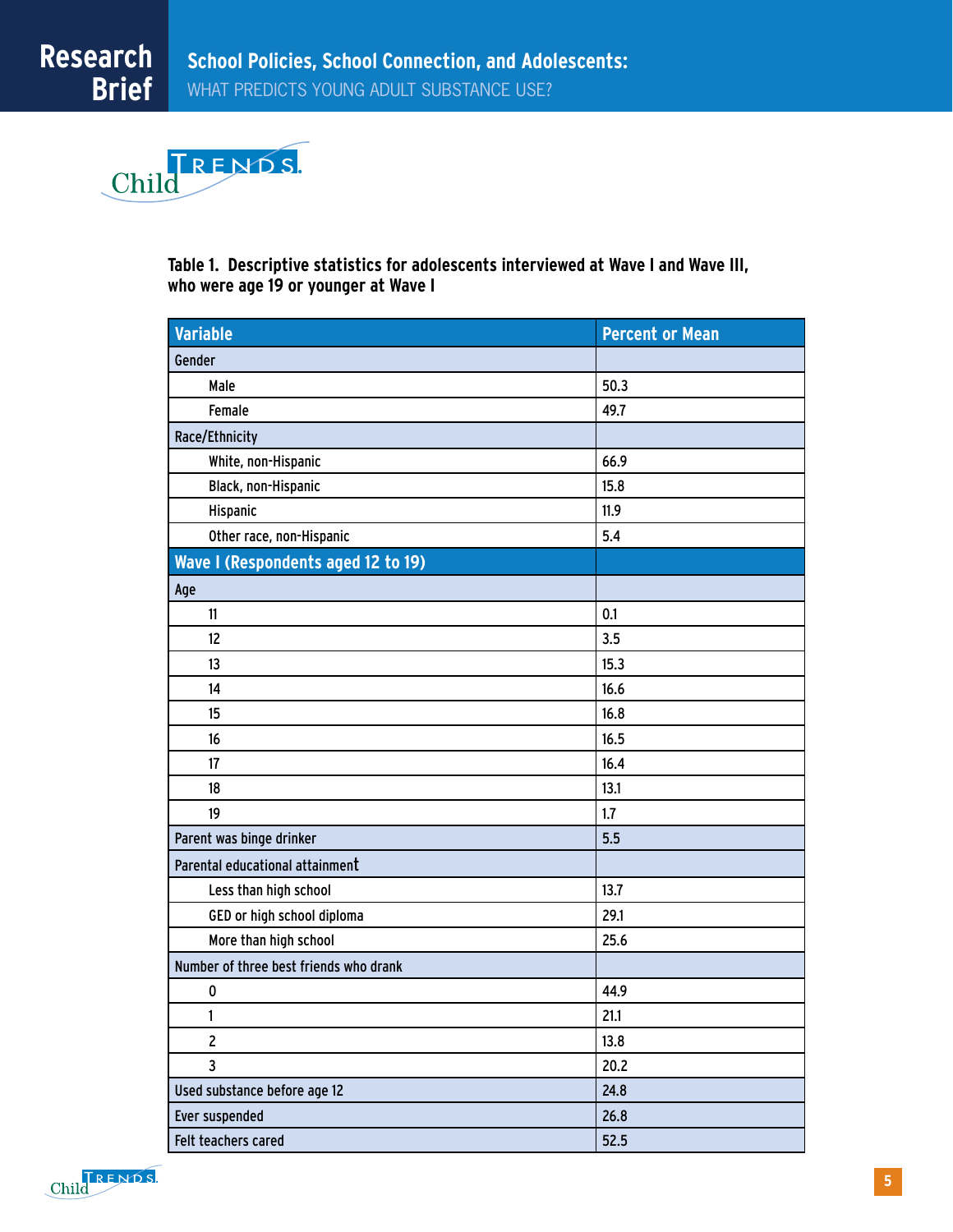

# **Table 1. Continued**

| Variable                                                   | <b>Percent or Mean</b> |
|------------------------------------------------------------|------------------------|
| School connectedness scale (range 1-5)                     | 3.7                    |
| School attachment scale (range 1-5)                        | 3.7                    |
| School was public school                                   | 92.6                   |
| Number of school services not related to alcohol/drugs     | 2.9                    |
| School had drug abuse program                              | 45.0                   |
| School had alcohol abuse program                           | 46.4                   |
| School had drug awareness and resistance education program | 83.0                   |
| School had zero tolerance alcohol possession policy        | 85.0                   |
| School had zero tolerance alcohol use policy               | 90.6                   |
| School had zero tolerance drug possession policy           | 93.8                   |
| School had zero tolerance drug use policy                  | 93.8                   |
| School had any zero tolerance policy                       | 96.3                   |
| Wave III (Respondents aged 18 to 26)                       |                        |
| <b>Binge drinker</b>                                       | 14.1                   |
| Drug user                                                  | 12.8                   |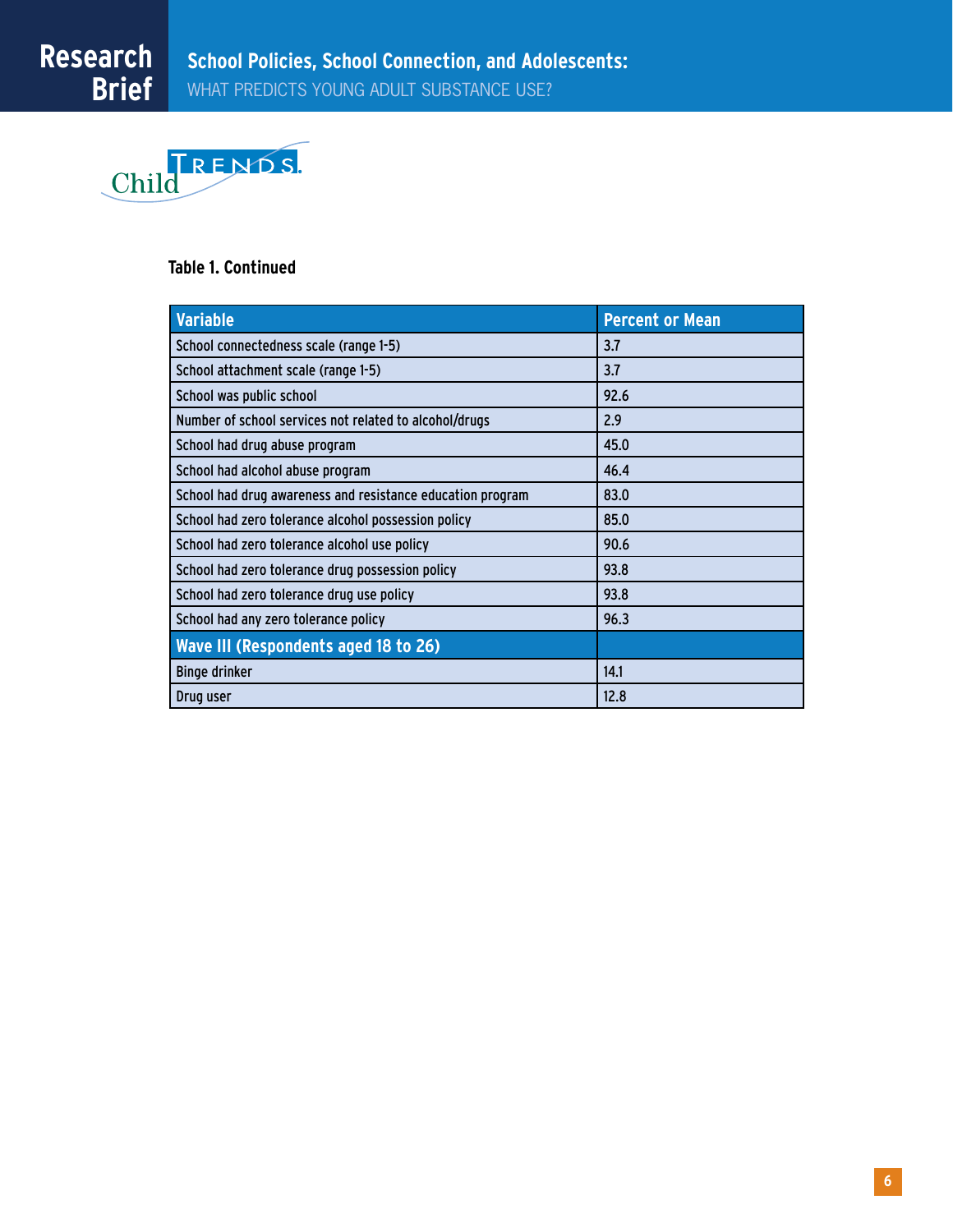

# **Table 2. Results from logistic regression models with drug use at Wave III as dependent variable**

|                                            | Model (1)  | Model (2)  | Model (3)  | Model (4)  | Model (5)  | Model (6)  |  |
|--------------------------------------------|------------|------------|------------|------------|------------|------------|--|
| <b>Female</b>                              | $-0.55***$ | $-0.55***$ | $-0.55***$ | $-0.55***$ | $-0.55***$ | $-0.57***$ |  |
|                                            | (0.08)     | (0.08)     | (0.08)     | (0.08)     | (0.08)     | (0.08)     |  |
| Race/ethnicity                             |            |            |            |            |            |            |  |
| Black (ref =                               | $-1.38***$ | $-1.39***$ | $-1.39***$ | $-1.38***$ | $-1.37***$ | $-1.38***$ |  |
| white)                                     | (0.15)     | (0.15)     | (0.15)     | (0.15)     | (0.14)     | (0.15)     |  |
| Latino                                     | $-0.21$    | $-0.21$    | $-0.20$    | $-0.21$    | $-0.22$    | $-0.21$    |  |
|                                            | (0.13)     | (0.13)     | (0.13)     | (0.13)     | (0.13)     | (0.13)     |  |
| <b>Other Race</b>                          | $-0.32$    | $-0.33$    | $-0.33$    | $-0.32$    | $-0.33$    | $-0.33$    |  |
|                                            | (0.20)     | (0.20)     | (0.20)     | (0.20)     | (0.20)     | (0.20)     |  |
| Age at Wave 1                              | $-0.18***$ | $-0.18***$ | $-0.18***$ | $-0.18***$ | $-0.18***$ | $-0.18***$ |  |
|                                            | (0.02)     | (0.02)     | (0.02)     | (0.02)     | (0.02)     | (0.02)     |  |
| Parental binge drinking                    |            |            |            |            |            |            |  |
| Not interviewed                            | $-0.17$    | $-0.17$    | $-0.17$    | $-0.17$    | $-0.17$    | $-0.16$    |  |
| $(ref = binge)$<br>drinker)                | (0.17)     | (0.17)     | (0.17)     | (0.17)     | (0.17)     | (0.17)     |  |
| Not a binge                                | $-0.49*$   | $-0.49*$   | $-0.48*$   | $-0.48*$   | $-0.48*$   | $-0.49*$   |  |
| drinker                                    | (0.21)     | (0.21)     | (0.21)     | (0.21)     | (0.21)     | (0.21)     |  |
| Number of                                  | $0.26***$  | $0.26***$  | $0.26***$  | $0.26***$  | $0.26***$  | $0.26***$  |  |
| friends who<br>drink                       | (0.04)     | (0.04)     | (0.04)     | (0.04)     | (0.04)     | (0.04)     |  |
| Early substance                            | $0.53***$  | $0.53***$  | $0.53***$  | $0.53***$  | $0.52***$  | $0.49***$  |  |
| use                                        | (0.08)     | (0.08)     | (0.08)     | (0.08)     | (0.08)     | (0.08)     |  |
| <b>Parental education</b>                  |            |            |            |            |            |            |  |
| Less than high                             | $-0.47***$ | $-0.46***$ | $-0.46***$ | $-0.46***$ | $-0.47***$ | $-0.47***$ |  |
| school (ref =<br>more than high<br>school) | (0.12)     | (0.12)     | (0.12)     | (0.12)     | (0.12)     | (0.12)     |  |
| High school/                               | $-0.36***$ | $-0.36***$ | $-0.36***$ | $-0.36***$ | $-0.36***$ | $-0.36***$ |  |
| GED                                        | (0.10)     | (0.10)     | (0.10)     | (0.10)     | (0.10)     | (0.10)     |  |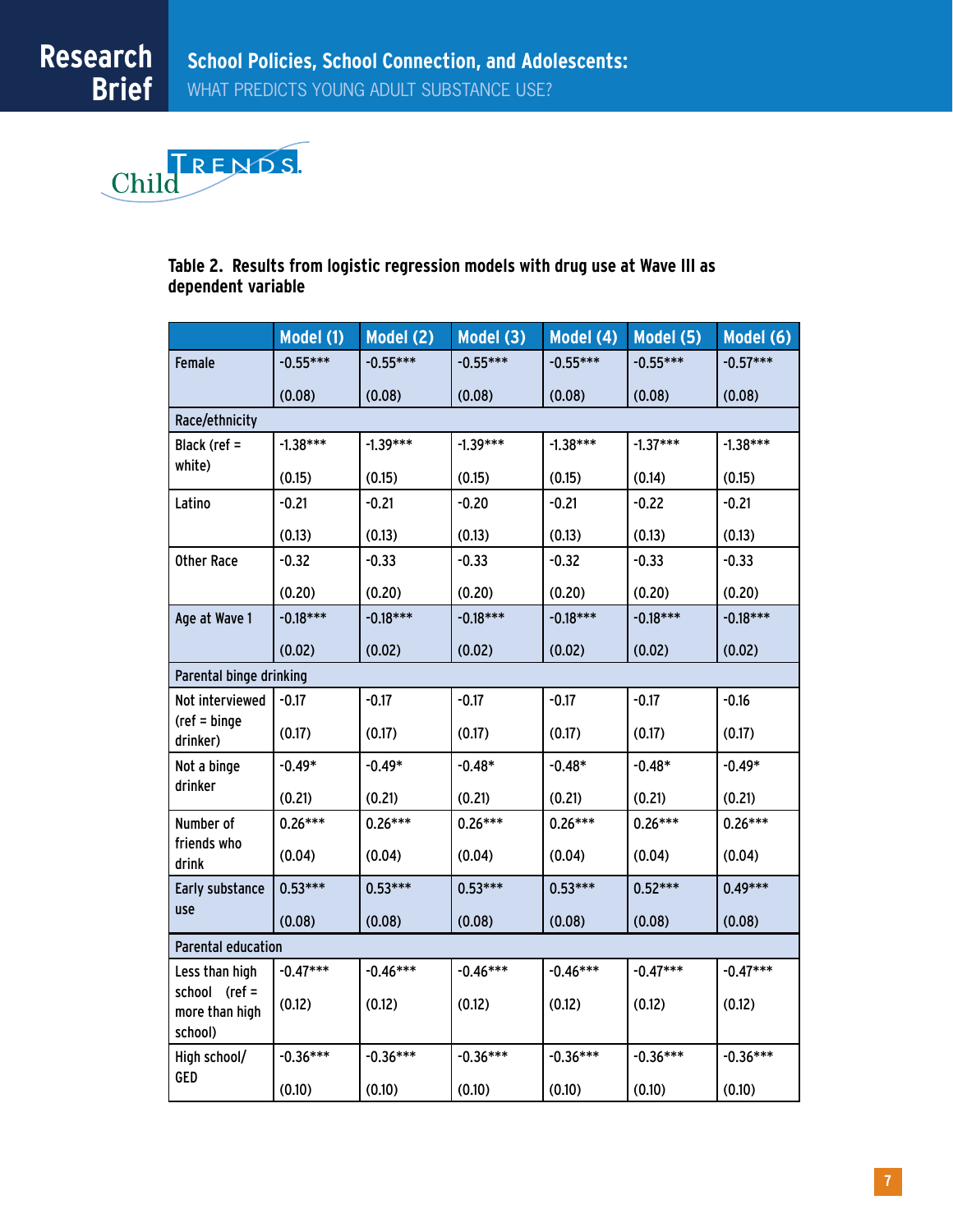

# **Table 2. Continued**

|                                        | Model (1) | Model (2) | Model (3) | Model (4) | Model (5) | Model (6)  |
|----------------------------------------|-----------|-----------|-----------|-----------|-----------|------------|
| Suspended                              | 0.11      | 0.11      | 0.11      | 0.11      | 0.11      | 0.059      |
| prior to 7th<br>grade                  | (0.09)    | (0.09)    | (0.09)    | (0.09)    | (0.09)    | (0.09)     |
| School was                             | $-0.41**$ | $-0.40**$ | $-0.40**$ | $-0.39**$ | $-0.39**$ | $-0.44***$ |
| public school                          | (0.13)    | (0.13)    | (0.13)    | (0.13)    | (0.14)    | (0.13)     |
| Drug awareness                         | $-0.017$  |           |           |           |           |            |
| and resistance<br>education<br>program | (0.13)    |           |           |           |           |            |
| Zero tolerance -                       |           | 0.12      |           |           |           |            |
| drug use                               |           | (0.25)    |           |           |           |            |
| Zero tolerance -                       |           |           | 0.12      |           |           |            |
| drug possession                        |           |           | (0.18)    |           |           |            |
| Drug abuse                             |           |           |           | $-0.097$  |           |            |
| treatment<br>program                   |           |           |           | (0.09)    |           |            |
| Number of                              |           |           |           |           | 0.015     |            |
| school services                        |           |           |           |           | (0.02)    |            |
| <b>School</b>                          |           |           |           |           |           | $-0.15**$  |
| connectedness                          |           |           |           |           |           | (0.05)     |
| Constant                               | $1.46***$ | $1.33**$  | $1.31**$  | $1.41***$ | $1.42***$ | $2.11***$  |
|                                        | (0.42)    | (0.48)    | (0.46)    | (0.39)    | (0.40)    | (0.41)     |
| <b>Observations</b>                    | 12,692    | 12,692    | 12,692    | 12,692    | 12,692    | 12,692     |
| Standard errors in parentheses         |           |           |           |           |           |            |
| *** p<0.001, ** p<0.01, * p<0.05       |           |           |           |           |           |            |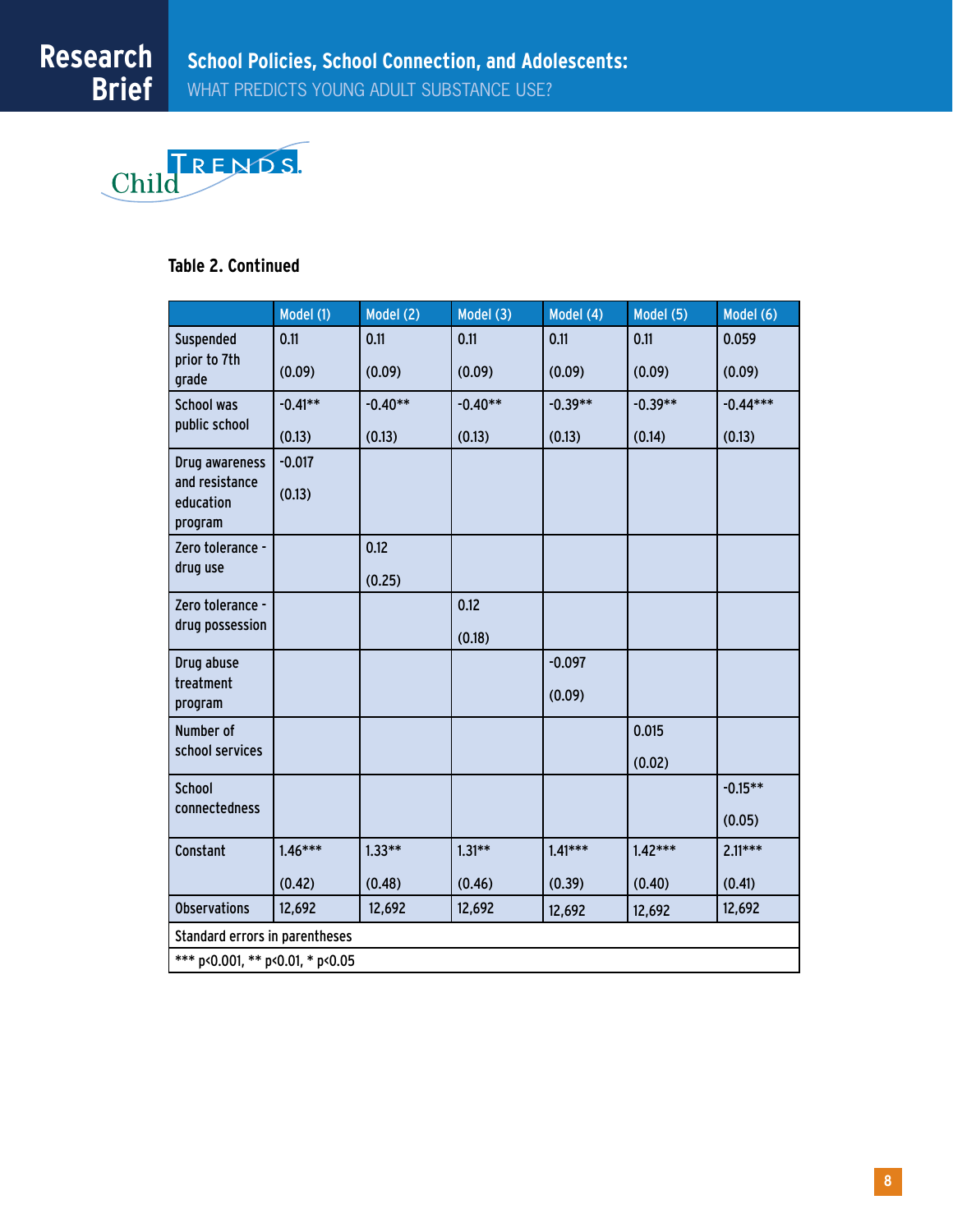

# **Table 3. Results from logistic regression models with binge drinking at Wave III as dependent variable**

|                             | Model (1)  | Model (2)  | Model (3)  | Model $(4)$ | Model $(5)$ | Model (6)  |  |  |
|-----------------------------|------------|------------|------------|-------------|-------------|------------|--|--|
| Female                      | $-1.12***$ | $-1.12***$ | $-1.12***$ | $-1.12***$  | $-1.12***$  | $-1.11***$ |  |  |
|                             | (0.07)     | (0.07)     | (0.07)     | (0.07)      | (0.07)      | (0.07)     |  |  |
| Race/ethnicity              |            |            |            |             |             |            |  |  |
| Black (ref = white)         | $-1.02***$ | $-1.02***$ | $-1.01***$ | $-1.02***$  | $-1.01***$  | $-1.02***$ |  |  |
|                             | (0.15)     | (0.15)     | (0.15)     | (0.15)      | (0.15)      | (0.15)     |  |  |
| Latino                      | $-0.27$    | $-0.26$    | $-0.27$    | $-0.26$     | $-0.27$     | $-0.26$    |  |  |
|                             | (0.15)     | (0.15)     | (0.15)     | (0.15)      | (0.15)      | (0.15)     |  |  |
| <b>Other Race</b>           | $-0.58**$  | $-0.58**$  | $-0.57**$  | $-0.57**$   | $-0.58**$   | $-0.58**$  |  |  |
|                             | (0.18)     | (0.18)     | (0.18)     | (0.18)      | (0.19)      | (0.18)     |  |  |
| Age at Wave 1               | $-0.12***$ | $-0.12***$ | $-0.13***$ | $-0.12***$  | $-0.13***$  | $-0.12***$ |  |  |
|                             | (0.02)     | (0.02)     | (0.02)     | (0.02)      | (0.02)      | (0.02)     |  |  |
| Parental binge drinking     |            |            |            |             |             |            |  |  |
| Not interviewed             | $-0.35**$  | $-0.35**$  | $-0.35*$   | $-0.36**$   | $-0.35*$    | $-0.36**$  |  |  |
| $(ref = binge)$<br>drinker) | (0.14)     | (0.13)     | (0.13)     | (0.13)      | (0.13)      | (0.14)     |  |  |
| Not a binge                 | $-0.41*$   | $-0.41*$   | $-0.41*$   | $-0.41*$    | $-0.40*$    | $-0.41*$   |  |  |
| drinker                     | (0.16)     | (0.16)     | (0.16)     | (0.16)      | (0.16)      | (0.16)     |  |  |
| Number of friends           | $0.35***$  | $0.35***$  | $0.35***$  | $0.35***$   | $0.35***$   | $0.35***$  |  |  |
| who drink                   | (0.04)     | (0.04)     | (0.04)     | (0.04)      | (0.04)      | (0.04)     |  |  |
| Early substance             | 0.12       | 0.12       | 0.12       | 0.12        | 0.12        | 0.13       |  |  |
| use                         | (0.08)     | (0.08)     | (0.08)     | (0.08)      | (0.08)      | (0.08)     |  |  |
| <b>Parental education</b>   |            |            |            |             |             |            |  |  |
| Less than high              | $-0.49**$  | $-0.49***$ | $-0.50***$ | $-0.48**$   | $-0.49**$   | $-0.49**$  |  |  |
| school<br>(ref = more than  | (0.15)     | (0.14)     | (0.14)     | (0.14)      | (0.15)      | (0.15)     |  |  |
| high school)                |            |            |            |             |             |            |  |  |
| High school/GED             | $-0.15$    | $-0.15$    | $-0.15$    | $-0.14$     | $-0.15$     | $-0.15$    |  |  |
|                             | (0.09)     | (0.09)     | (0.09)     | (0.09)      | (0.09)      | (0.09)     |  |  |
| Suspended prior             | $-0.065$   | $-0.064$   | $-0.058$   | $-0.064$    | $-0.061$    | $-0.053$   |  |  |
| to 7th grade                | (0.08)     | (0.08)     | (0.08)     | (0.08)      | (0.08)      | (0.08)     |  |  |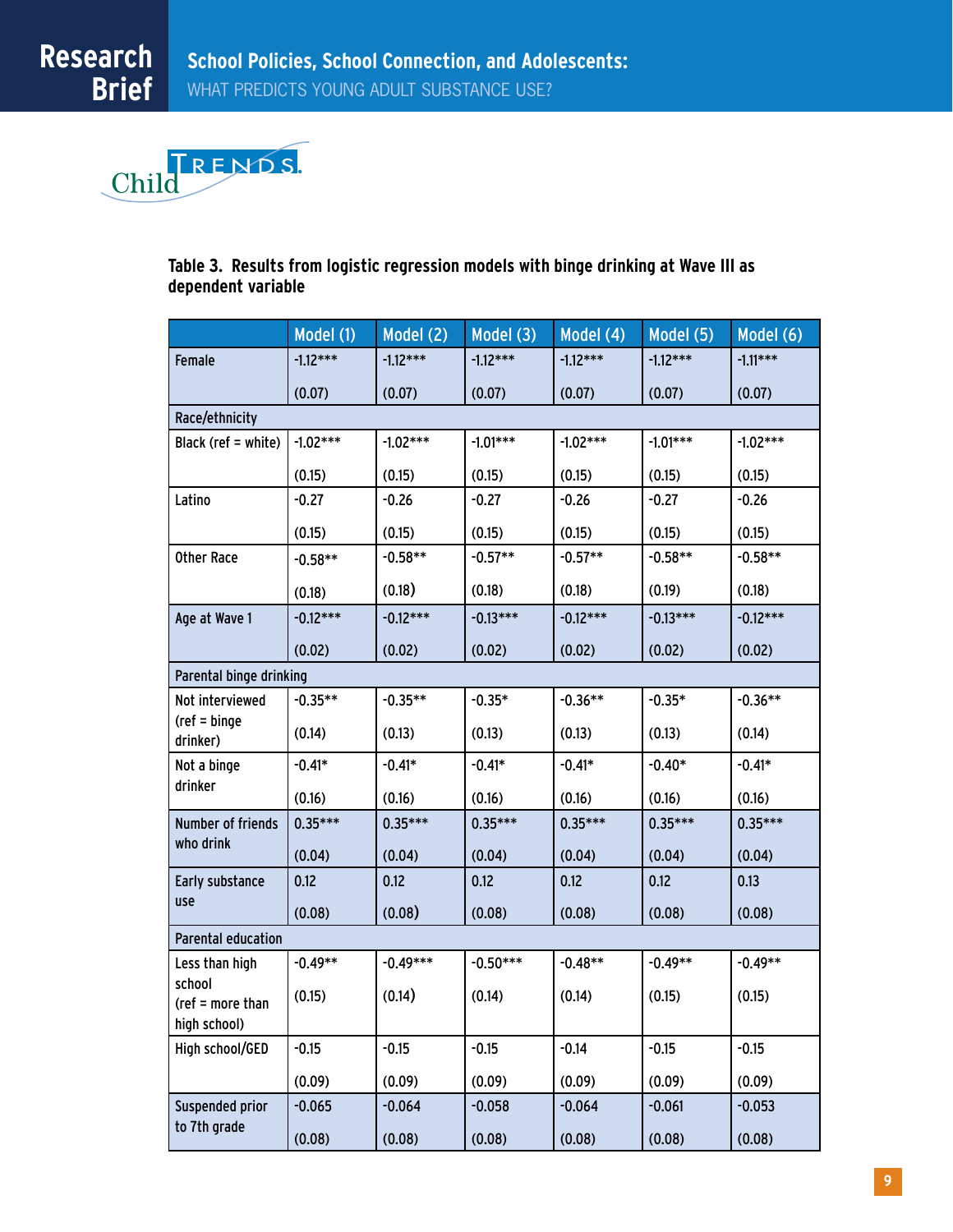

# **Table 3. Continued**

|                                  | Model (1) | Model (2) | Model (3) | Model (4) | Model (5) | Model (6) |  |
|----------------------------------|-----------|-----------|-----------|-----------|-----------|-----------|--|
| School was public                | $-0.11$   | $-0.11$   | $-0.11$   | $-0.10$   | $-0.095$  | $-0.11$   |  |
| school                           | (0.14)    | (0.14)    | (0.14)    | (0.15)    | (0.15)    | (0.14)    |  |
| Drug awareness                   | 0.053     |           |           |           |           |           |  |
| and resistance<br>education      | (0.10)    |           |           |           |           |           |  |
| program                          |           |           |           |           |           |           |  |
| Zero tolerance -                 |           | $-0.024$  |           |           |           |           |  |
| drug use                         |           | (0.15)    |           |           |           |           |  |
| Zero tolerance -                 |           |           | $-0.12$   |           |           |           |  |
| drug possession                  |           |           | (0.12)    |           |           |           |  |
| Drug abuse                       |           |           |           | $-0.11$   |           |           |  |
| treatment<br>program             |           |           |           | (0.09)    |           |           |  |
| Number of school                 |           |           |           |           | 0.018     |           |  |
| services                         |           |           |           |           | (0.02)    |           |  |
| <b>School</b>                    |           |           |           |           |           | 0.0075    |  |
| connectedness                    |           |           |           |           |           | (0.01)    |  |
| Constant                         | 0.76      | 0.84      | $0.92*$   | 0.79      | $0.80*$   | 0.65      |  |
|                                  | (0.39)    | (0.43)    | (0.41)    | (0.40)    | (0.40)    | (0.49)    |  |
| <b>Observations</b>              |           |           |           |           |           |           |  |
|                                  | 12,692    | 12,692    | 12,692    | 12,692    | 12,692    | 12,692    |  |
| Standard errors in parentheses   |           |           |           |           |           |           |  |
| *** p<0.001, ** p<0.01, * p<0.05 |           |           |           |           |           |           |  |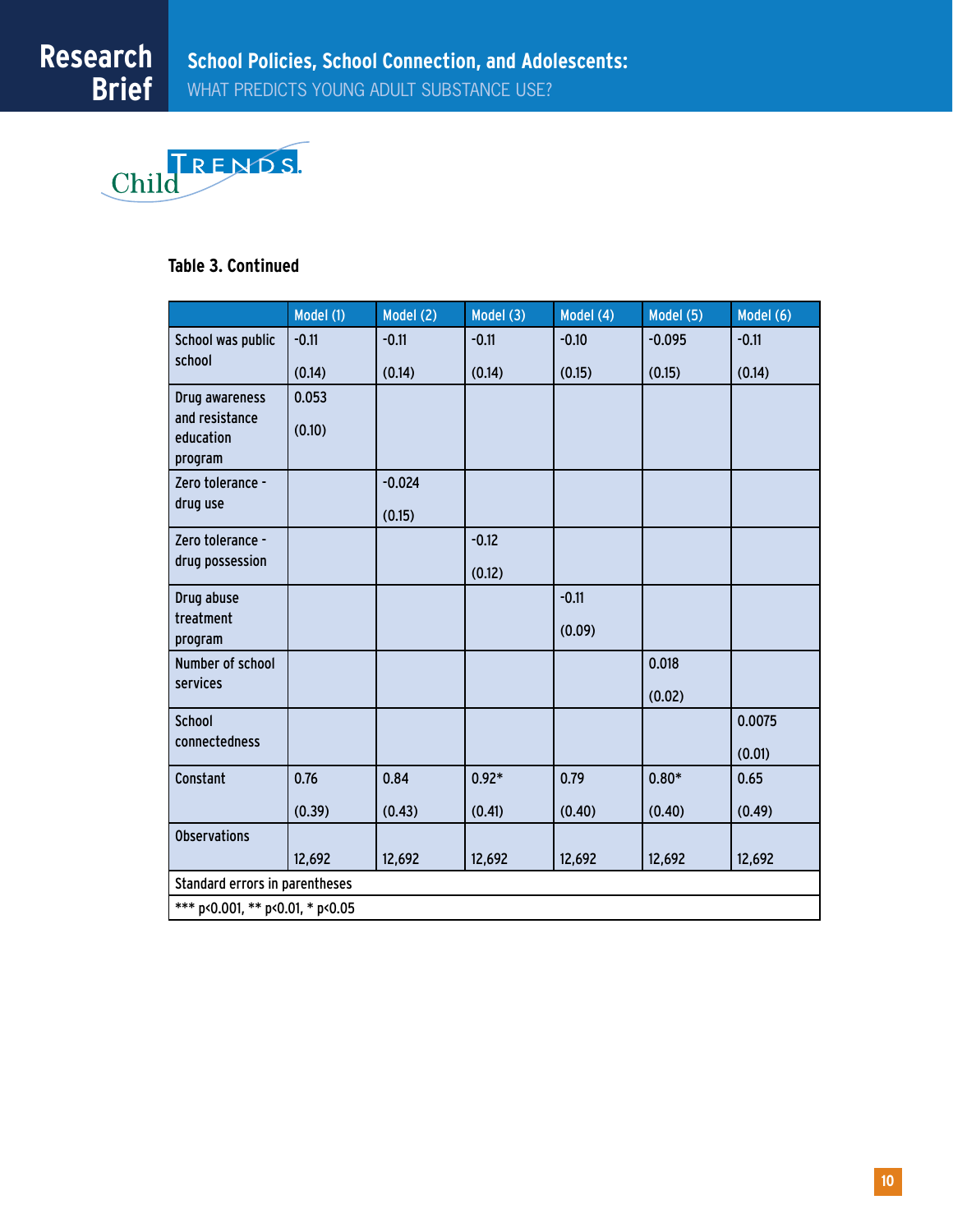

**Table 4. Results from logistic regression models with school attachment and teachers caring**

|                                  | <b>Binge Drinker at Wave III</b> |            | Drug User at Wave III |            |  |  |  |
|----------------------------------|----------------------------------|------------|-----------------------|------------|--|--|--|
|                                  | Model (1)                        | Model (2)  | Model (1)             | Model (2)  |  |  |  |
| Female                           | $-1.12***$                       | $-1.12***$ | $-0.56***$            | $-0.55***$ |  |  |  |
|                                  | (0.07)                           | (0.07)     | (0.08)                | (0.08)     |  |  |  |
| Race/ethnicity                   |                                  |            |                       |            |  |  |  |
| Black (ref = white)              | $-1.02***$                       | $-1.01***$ | $-1.38***$            | $-1.37***$ |  |  |  |
|                                  | (0.15)                           | (0.15)     | (0.15)                | (0.15)     |  |  |  |
| Latino                           | $-0.26$                          | $-0.27$    | $-0.21$               | $-0.21$    |  |  |  |
|                                  | (0.15)                           | (0.15)     | (0.13)                | (0.13)     |  |  |  |
| <b>Other Race</b>                | $-0.58**$                        | $-0.58**$  | $-0.32$               | $-0.33$    |  |  |  |
|                                  | (0.18)                           | (0.18)     | (0.20)                | (0.20)     |  |  |  |
| Age at Wave 1                    | $-0.12***$                       | $-0.12***$ | $-0.18***$            | $-0.18***$ |  |  |  |
|                                  | (0.02)                           | (0.02)     | (0.02)                | (0.02)     |  |  |  |
| Parental binge drinking          |                                  |            |                       |            |  |  |  |
| Not interviewed (ref =           | $-0.36**$                        | $-0.34*$   | $-0.16$               | $-0.15$    |  |  |  |
| binge drinker)                   | (0.14)                           | (0.14)     | (0.17)                | (0.17)     |  |  |  |
| Not a binge drinker              | $-0.41*$                         | $-0.40*$   | $-0.49*$              | $-0.48*$   |  |  |  |
|                                  | (0.16)                           | (0.16)     | (0.21)                | (0.21)     |  |  |  |
| Number of friends who            | $0.35***$                        | $0.34***$  | $0.26***$             | $0.25***$  |  |  |  |
| drink                            | (0.04)                           | (0.04)     | (0.04)                | (0.04)     |  |  |  |
| Early substance use              | 0.13                             | 0.091      | $0.51***$             | $0.49***$  |  |  |  |
|                                  | (0.08)                           | (0.08)     | (0.08)                | (0.08)     |  |  |  |
| Parental education               |                                  |            |                       |            |  |  |  |
| Less than high school            | $-0.49**$                        | $-0.49***$ | $-0.47***$            | $-0.48***$ |  |  |  |
| (ref = more than high<br>school) | (0.14)                           | (0.14)     | (0.12)                | (0.12)     |  |  |  |
| High school/GED                  | $-0.15$                          | $-0.15$    | $-0.36***$            | $-0.37***$ |  |  |  |
|                                  | (0.09)                           | (0.09)     | (0.10)                | (0.10)     |  |  |  |
| Suspended prior to 7th           | $-0.053$                         | $-0.100$   | 0.079                 | 0.071      |  |  |  |
| grade                            | (0.08)                           | (0.08)     | (0.09)                | (0.09)     |  |  |  |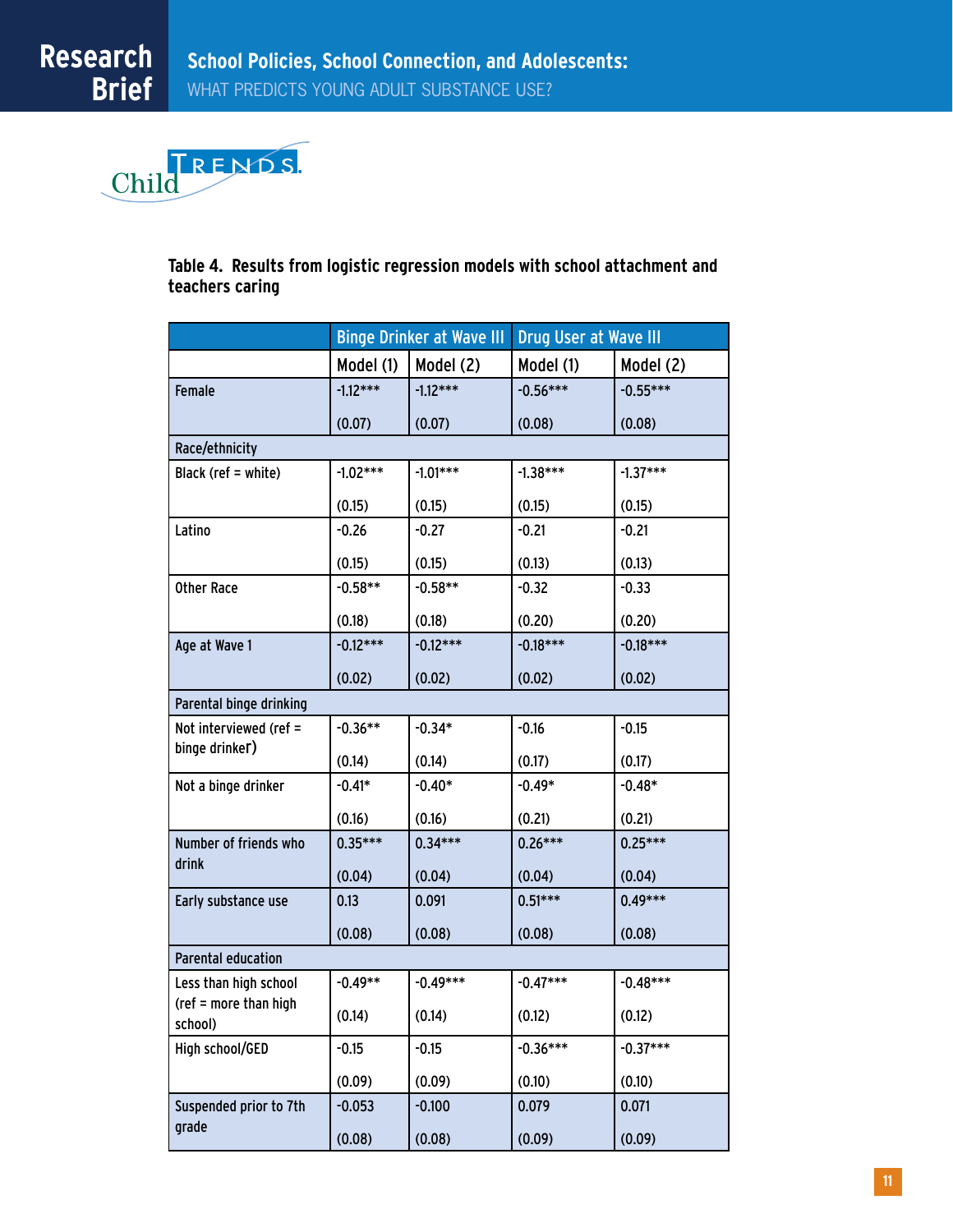

# **Table 4. Continued**

|                                  | <b>Binge Drinker at Wave III</b> |            | Drug User at Wave III |            |  |  |  |
|----------------------------------|----------------------------------|------------|-----------------------|------------|--|--|--|
| School was public school         | $-0.11$                          | $-0.16$    | $-0.42**$             | $-0.45***$ |  |  |  |
|                                  | (0.14)                           | (0.14)     | (0.13)                | (0.13)     |  |  |  |
| School attachment                | 0.035                            |            | $-0.09*$              |            |  |  |  |
|                                  | (0.05)                           |            | (0.04)                |            |  |  |  |
| <b>Felt teachers cared</b>       |                                  | $-0.27***$ |                       | $-0.30***$ |  |  |  |
|                                  |                                  | (0.08)     |                       | (0.07)     |  |  |  |
| <b>Constant</b>                  | 0.66                             | $1.00*$    | $1.86***$             | $1.65***$  |  |  |  |
|                                  | (0.47)                           | (0.41)     | (0.41)                | (0.39)     |  |  |  |
| <b>Observations</b>              | 12,692                           | 12,692     | 12,692                | 12,692     |  |  |  |
| Standard errors in parentheses   |                                  |            |                       |            |  |  |  |
| *** p<0.001, ** p<0.01, * p<0.05 |                                  |            |                       |            |  |  |  |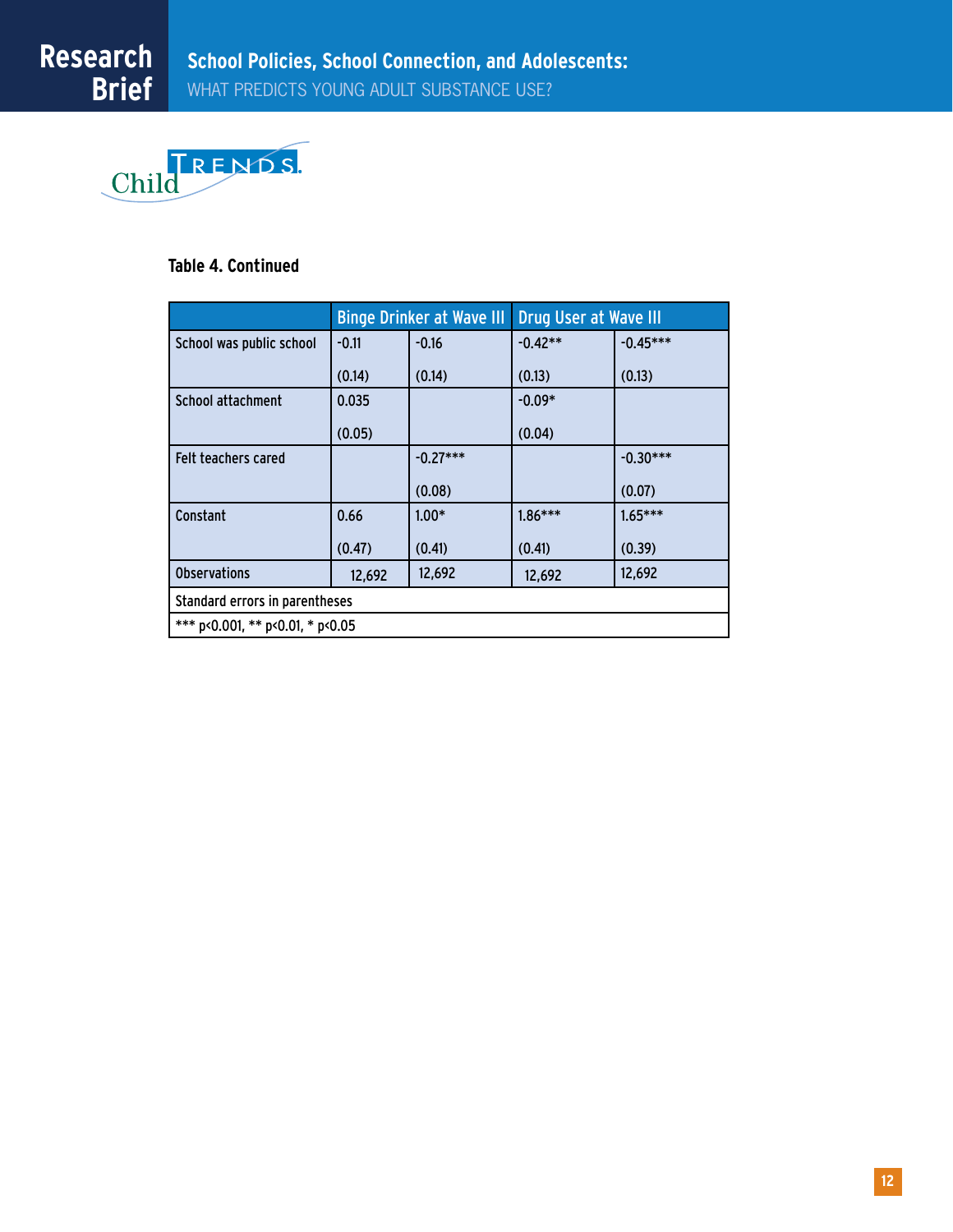

#### **Data and Methods**

This brief uses data from The National Longitudinal Study of Adolescent Health (Add Health), a nationally-representative survey of 20,745 adolescents in grades seven through 12 who were attending 132 middle schools and high schools in 1994- 1995. It was designed to provide a broad understanding of the health and well-being of adolescents and their subsequent development by following respondents over time, into young adulthood. A third wave of data (Wave III) was collected in 2001-2002 from students who were in 12th grade in Wave I. In this third wave of data collection, the youth were ages 18 to 26. At Wave I, an administrator from each of the 132 included schools was asked to complete a questionnaire. A parent (usually the resident mother) of each adolescent was also interviewed at Wave I.

The initial sample of youth who were interviewed at both Wave I and Wave III and who have valid longitudinal weights accounting for both waves of data is 14,322 young adults. For this analysis, we restricted the sample to 14,271 young adults who were age 19 or younger at Wave I. The analytic sample (n=12,692) was smaller because cases with missing data on the dependent variables of interest (n=1579 or 11% of the study sample) were excluded.

#### **Control variables**

Multivariate analyses controlled for gender, race/ethnicity, age at Wave I, parental binge drinking, the number of friends who drink, early substance use, parental education, past suspension from school, and public school status.

Race/ethnicity (Wave I) was categorized as non-Hispanic black, non-Hispanic white, Hispanic/Latino, and other non-Hispanic race.

Parental binge drinking (Wave I) was based on parental response to the question "How often in the last month have you had five or more drinks on one occasion?" A parent was categorized as a binge drinker if they had five or more drinks in one sitting two or more times in the past month, and as a non-binge drinker if they reported binge drinking less than twice in the past month. Because of the high number of adolescents whose parents were not interviewed, parents were also categorized as not being included in the survey. In Tables 2 through 4, the omitted reference category is the parent was a binge drinker.

Number of best friends who drink (Wave I) is based on the adolescent's report. Adolescents were asked how many of their three best friends drank alcohol at least once a month. Responses range from zero to three.

Early substance use (Wave I) is categorized as either having used any alcohol, tobacco, or drugs before age 13, or not having used substances before age 13.

Parent level of educational attainment (Wave I), for either parent of the respondent, was categorized as less than high school, high school or GED, or more than high school. In Tables 2 through 4 the omitted reference category is more than high school.

#### **School policies and school connectedness**

All school policy variables are based on school administrator responses at Wave I.

A school was categorized as having a zero-tolerance policy if the school administrator said that the consequence for the first occurrence of the specific alcohol or drug infraction was out-of-school suspension or expulsion. Zero-tolerance variables were coded for possessing alcohol, drinking alcohol at school, possessing an illegal drug, and using an illegal drug at school.

Administrators reported whether their schools had specific substance-related programs, including a drug awareness and resistance education program, a drug abuse program, and an alcohol abuse program. For each of these the school was categorized as having the service if it was provided the service on school premises, and as not having the service if it was provided by the district at other schools, if students were referred for services elsewhere, or if they were neither provision or referral was offered.

The number of school services is the total number of health-related services a school provides on premises from the list of the following 15 services: athletic physical, non-athletic physical, treatment for minor illnesses or injuries, diagnostic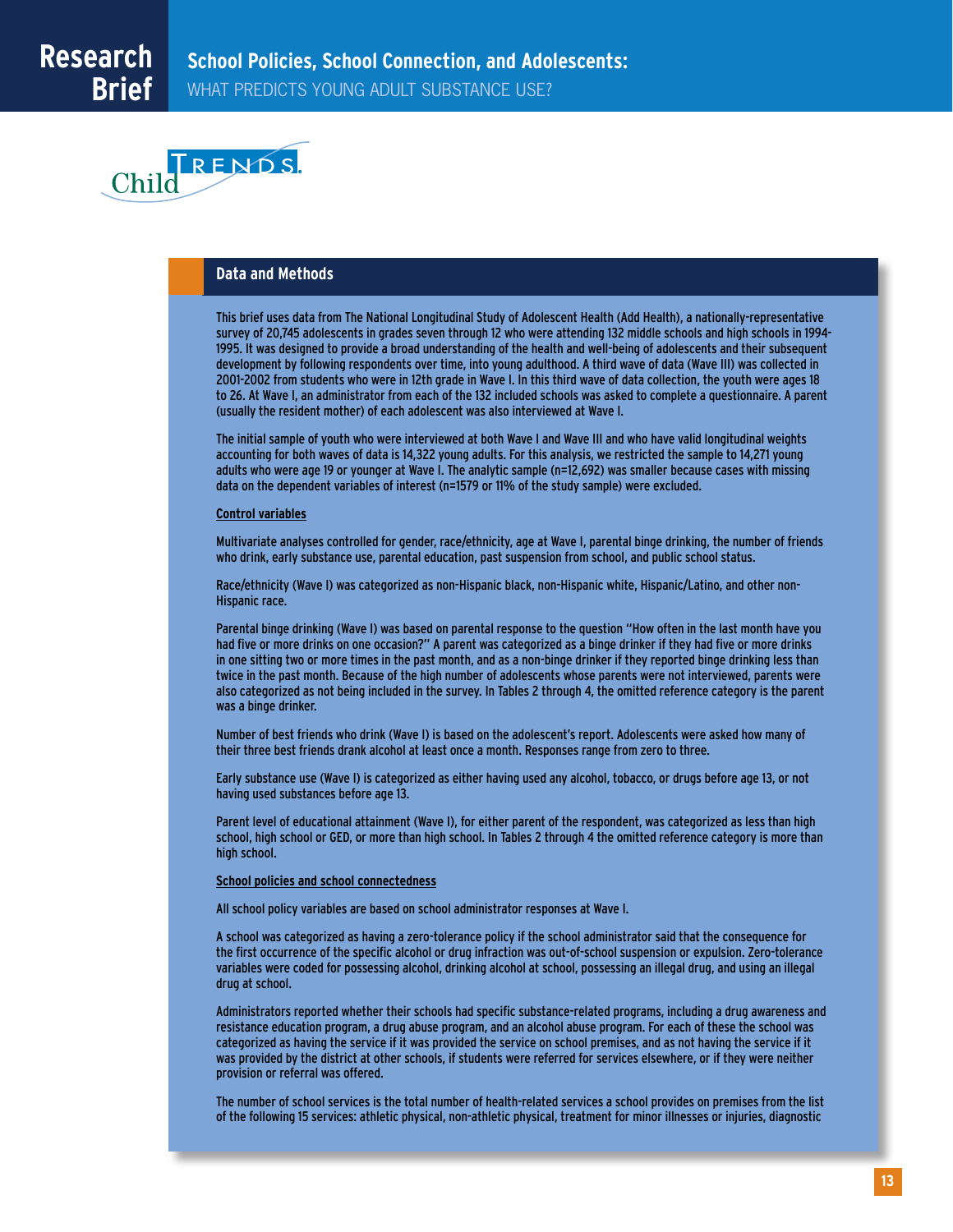

# Data and Methods

screenings, treatment for sexually transmitted diseases, immunizations, family planning counseling, family planning services, prenatal/postpartum health care, nutrition/weight loss program, emotional counseling, rape counseling program, physical violence program (e.g., family violence, partner abuse), day care for children of currently enrolled students, physical fitness/recreation center.

School connectedness is a scale first constructed by McNeely, Nonnemaker, and Blum<sup>xii</sup> from the following five items:

- You feel close to people at your school.
- You feel like you are part of your school.
- You are happy to be at your school.
- The teachers at your school treat students fairly.
- You feel safe in your school.

Responses on a Likert-type scale from "strongly agree" to "strongly disagree." Responses to the five items were summed and the scale was reverse-coded so that a higher score indicates greater connectedness. If respondents were missing any of the individual items, they were coded as missing.

School attachment is a scale created from three of the five school connectedness items that was first used by developed by Bollen and Hoylexiii to measure social belonging and was later used with Add Health data by Moody and Bearmanxiv to measure school attachment. Responses to the three items:

- you feel close to people at your school;
- you feel like you are part of your school; and
- you are happy to be at your school

were summed and the scale was reverse-coded so that a higher score indicates greater school attachment. If respondents were missing any of the individual items, they were coded as missing.

Perceiving that teachers care was categorized as "yes" if adolescents said that they felt their teachers cared about them "quite a bit" or "very much", and as "no" if they said they felt their teachers cared "not at all," "very little," or "somewhat."

#### **Young adult drug and alcohol use**

Respondents were coded as drug users if they had used illicit drugs in the past year at Wave III of the survey. Illicit drugs included cocaine, crystal meth, and "other drugs such as LSD, PCP, ecstasy, mushrooms, inhalants, ice, heroin, or prescription medicines not prescribed for you."

Respondents were coded as binge drinkers if they had consumed five or more drinks in a row at least one day per week in past year at Wave III.